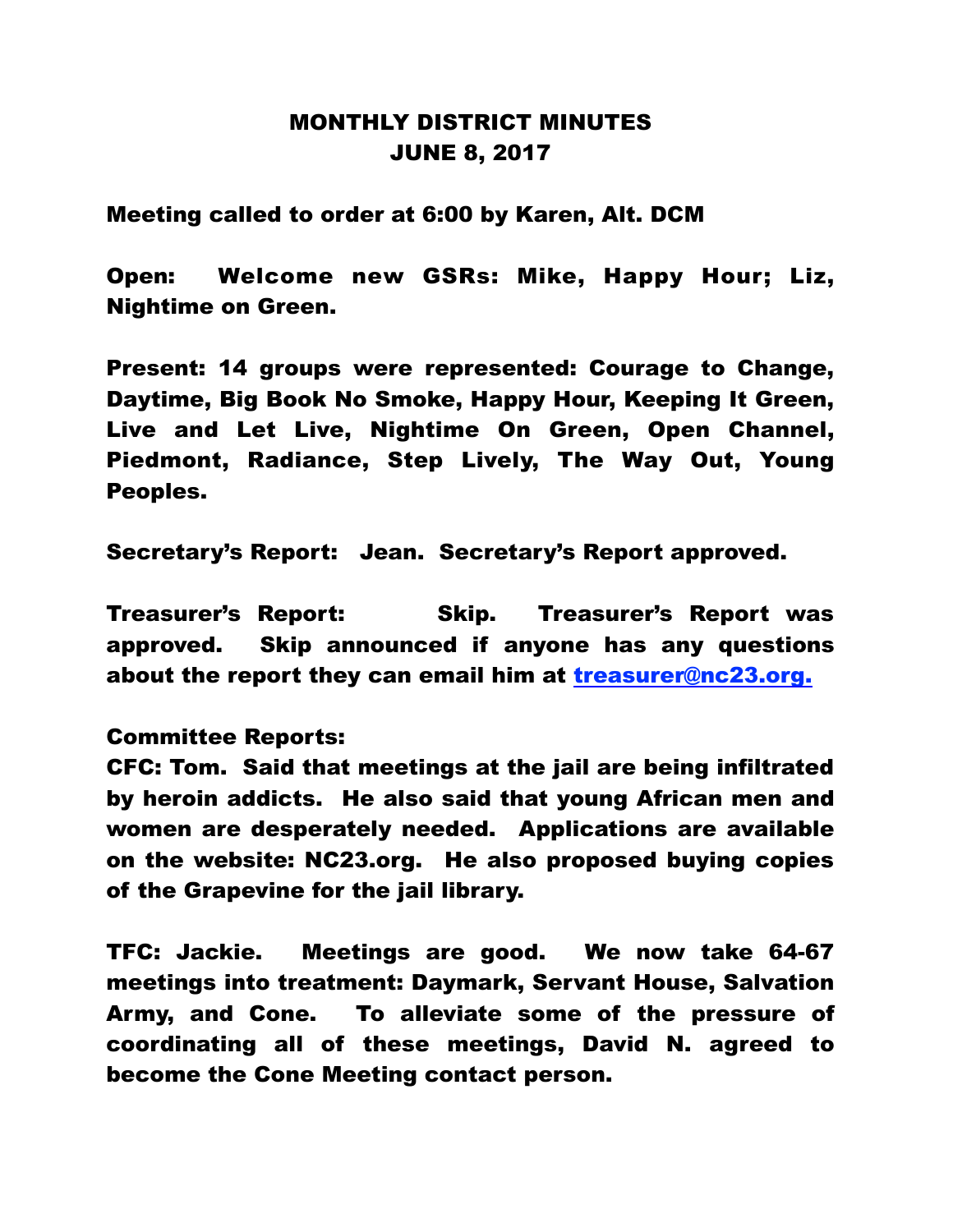CPC/PI: John. Reported that he got some good ideas from the Area Assembly. He is to meet Saturday at the Workshop a new person who is interested in helping. He spoke with, and provided literature on AA, with a representative of Piedmont Family Services. They would like an AA meeting there. Following some discussion, the main objection being whether or not the people who would be participating would be sober. John is going to start a meeting there and see if it succeeds.

Special Events: Candy reported that she is all ready for the Founders Picnic on Sunday, June 11, at Bur-Mill Park, Shelter #2, 12:00. Setup will begin at 10:00. Help is needed for breaking down. Supplies cost \$565.50, which includes a cooler which has been purchased.

The Storage Unit was revisited. After some discussion, a motion was made and seconded that Candy have the authority to go rent a storage unit for 6 months. Until that has been accomplished, Karen offered to have supplies stored in their shed.

Grapevine: No Chair.

Website: Josh. During May, 4664 views by 1689 people. Josh reported that Kim attended the Intergroup Meeting regarding linking Intergroup to our Website. Jim is to talk to Matt and Sam to coordinate this process. A vote by Intergroup will be taken on July 19.

Special Needs: Sharon. Absent.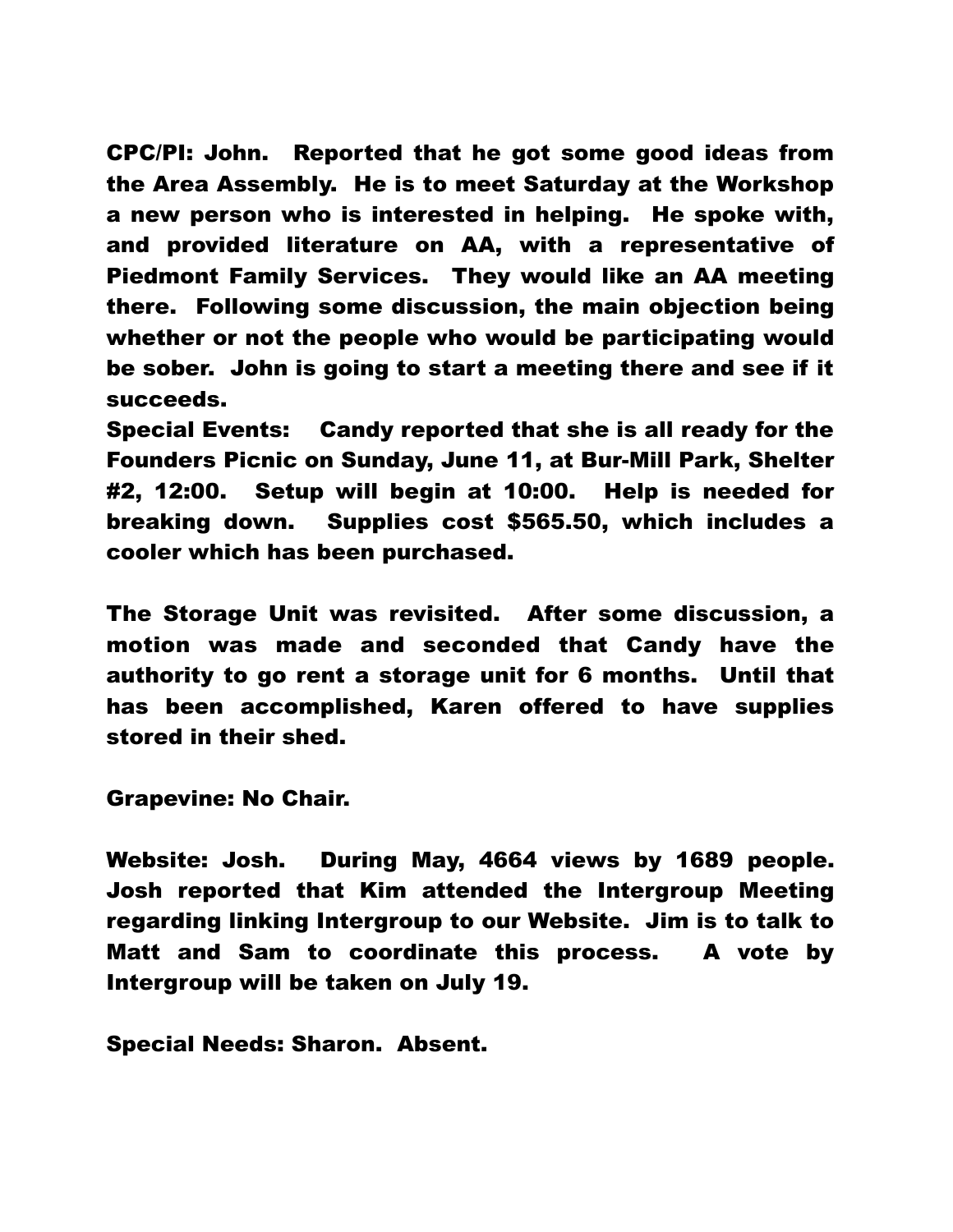LCM: David. Absent. His written report was read by Karen. He reported that he and Kim have begun the work of updating the GSR contact list for the District. There are 56 groups listed in District 23. David is responsible for 40 of the 56 groups. As of 6/7/17 he has confirmed GSR information for 11 groups. There is GSR contact information listed for 35 of the 40 groups he is assigned. He has reached out to 31 of the 35 groups by email or phone. The remaining 4 are moving to a different District. Those 4 are Crosstalk Group, Pleasant Garden AA Group, Simply AA, Summerfield Group. Of the 31 individuals contacted he has received 8 responses. 5 of those 8 responses informed him that the person no longer serves at GSR.

Wilson expressed a desire to stand for the vacant LCM position. There was a motion, second and approval.

Alt. DCM: Karen. Reminded GSRs that the workshop on June 10, will begin with coffee and fellowship at 9:30 with the panel discussion on Sponsorship/Service Sponsorship. The panel consists of Bill C., Shirley K., and Steve L. Workshops are planned for the second Saturday of each month. July workshop will be on Anonymity with Homer M., former Delegate from Winston-Salem. In connection with the workshops, Karen asked for an additional \$150 to cover expenses. A motion was made, seconded, and approved.

DCM Report: Kim. Absent. Her written report was read by Karen. At the Assembly we had 6 home groups represented: Daytime, Big Book No Smoke, Courage to Change, The Way Out, Free Spirit, Easy Does it.